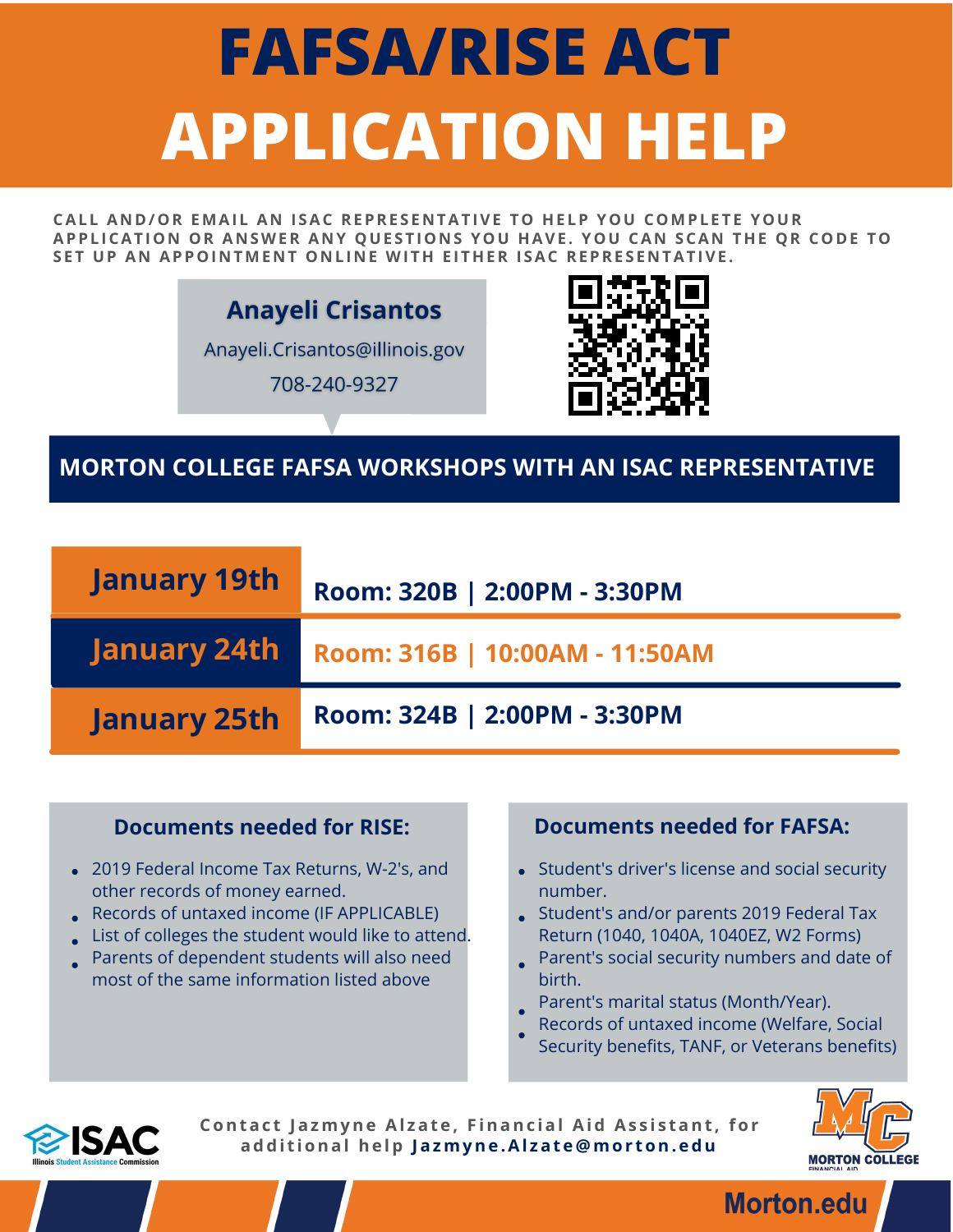# **FAFSA/RISE ACT APPLICATION HELP**

CALL AND/OR FMAIL AN ISAC REPRESENTATIVE TO HELP YOU COMPLETE YOUR APPLICATION OR ANSWER ANY OUESTIONS YOU HAVE. YOU CAN SCAN THE OR CODE TO SET UP AN APPOINTMENT ONLINE WITH EITHER ISAC REPRESENTATIVE.

## **Anayeli Crisantos**

Anayeli.Crisantos@illinois.gov

708-240-9327



## **MORTON COLLEGE FAFSA WORKSHOPS WITH AN ISAC REPRESENTATIVE**

| <b>February 2 &amp; 16</b> | Room: 320B   2:00PM - 3:30PM  |
|----------------------------|-------------------------------|
| <b>February 8</b>          | Room: 305B   3:00PM - 5:00PM  |
| <b>February 11</b>         | Room: 320B   10:30AM -12:30PM |
| <b>February 15</b>         | Room: 320B   2:00PM - 3:30PM  |
| <b>February 22</b>         | Room: 303B   2:00PM - 3:30PM  |
| <b>February 23</b>         | Room: 320B   3:00PM - 5:00PM  |

- 2019 Federal Income Tax Returns, W-2's, and other records of money earned.
- Records of untaxed income (IF APPLICABLE)
- List of colleges the student would like to attend.
- Parents of dependent students will also need most of the same information listed above

### **Documents needed for RISE: Documents needed for FAFSA:**

- Student's driver's license and social security number.
- Student's and/or parents 2019 Federal Tax Return (1040, 1040A, 1040EZ, W2 Forms)
- Parent's social security numbers and date of birth.
- Parent's marital status (Month/Year).
- Records of untaxed income (Welfare, Social
- Security benefits, TANF, or Veterans benefits)



**Contac t Jazmyne Al zat e , F inanc ial Aid As s i s tant , for addi t ional he lp Jazmyne .Al zat e @mor ton. edu**



**Morton.edu**